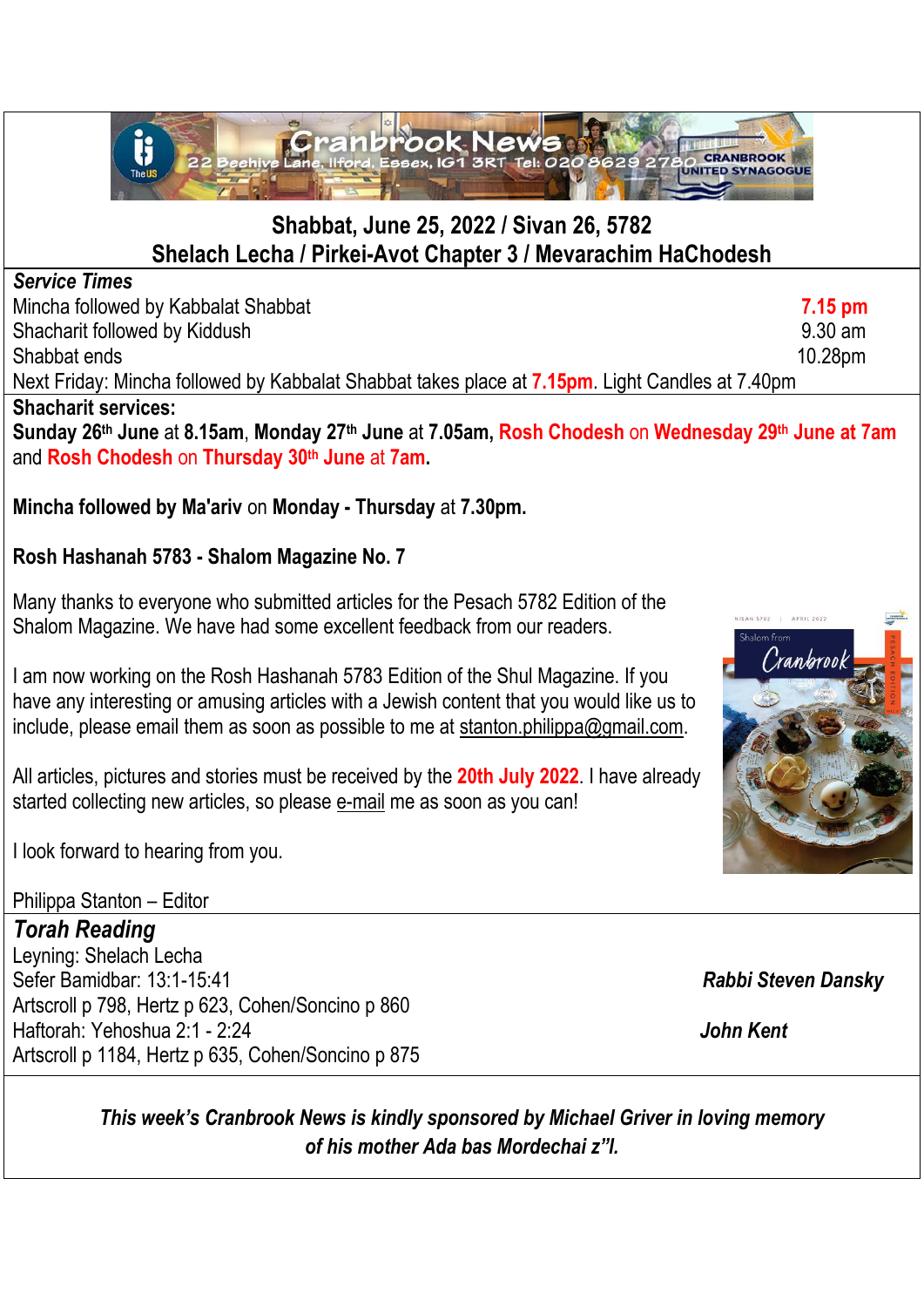*Children's Service:* 10.30am *Regular Weekday Services in the Main Synagogue* **Shacharit:** Sunday & Public Holidays at 8.15am. **Shacharit:** Monday and Thursday at 7.05am. **Rosh Chodesh Shacharit:** Monday to Friday at 7am; Sunday at 8.15am. **Mincha followed by Ma'ariv:** Monday, Tuesday, Wednesday & Thursday at 7.30pm.

#### **Dates for the Diary**

#### **June**

Shabbat 25th *Mevarachim HaChodesh* Tuesday 28th *Lunch N' Learn with Rabbi Dansky Coffee & Chat with Rev Newman* Wednesday 29th *Rosh Chodesh Tammuz Rabbi Shiur @ 10am* Thursday 30th *Rosh Chodesh Tammuz* **July** Shabbat 2<sup>nd</sup> Over 8's Children's Service Monday 4th *Men's Virtual Happy Hour @ 4pm* Tuesday 5th *Music Extravaganza @ 8pm* Wednesday 6th *Rabbi Shiur @ 10am* Tuesday 12th *Lunch N' Learn with Rabbi Dansky*

Shabbat 23rd *Mevarachim HaChodesh*

*Coffee & Chat with Rev Newman* Wednesday 13th *Rabbi Shiur @ 10am* Sunday 17th *Fast of Tammuz (2.07am-10.05pm)* Monday 18th *Men's Virtual Happy Hour @ 4pm* Wednesday 20th *Rabbi Shiur @ 10am*

Ladies Tea & Chat will be taking a break until Thursday, 1st September at 3.30pm.



# **We wish the following members, who have Yahrzeit in the coming week, a long life: -**

Vera Aarons, Marian Arbiter, Bernice Barber, Anne Barber-Herlitz, Marian Becker, Ruth Berg, Yvonne Block, Anthony Cirsch, Marian Conway, Natasha Cripps, Mildred Davies, Joy Debenham-Burton, Hilary Finney, David Flaum, Jillian Gold, Doreen Golding, Danielle Goldman, Gerald Goodman, Barbara Gordon, Barbara Grew, Richard Grew, Lauren Herst, Sylvia Jay, Adele Judt, Irene Kaye, Ingrid Lancod, Anthony Lane, Stuart Lasky, Norma Leigh, Pauline Lester, Angela Levene, Gary Levene, Adele Lewis, Leslie Martin, Gary Mazin, Marion Mazin, Gilda Melnick, Estelle Mendoza, Michelle Mervish, Janet Mitchell, Kay Nathan, David Nathan, Ellayne Noble, Mandy Perez, Stuart Pessok, Bernice Phillips, Gary Phillips, Diane Rankoff, Victor Reuben, Joseph Richman, Sarah Roat, Betty Rothfarb, Rosalind Rozansky, Ann Russell, Lisa Shaw, Cynthia Simmons, Marie Sopher, Astrid Tartes, Robert Torz, Serena Torz, Helen Tranis, Doreen Wajchendler, Susan Wells, Melvyn Windsor, Diane Windsor and Lynne Worth.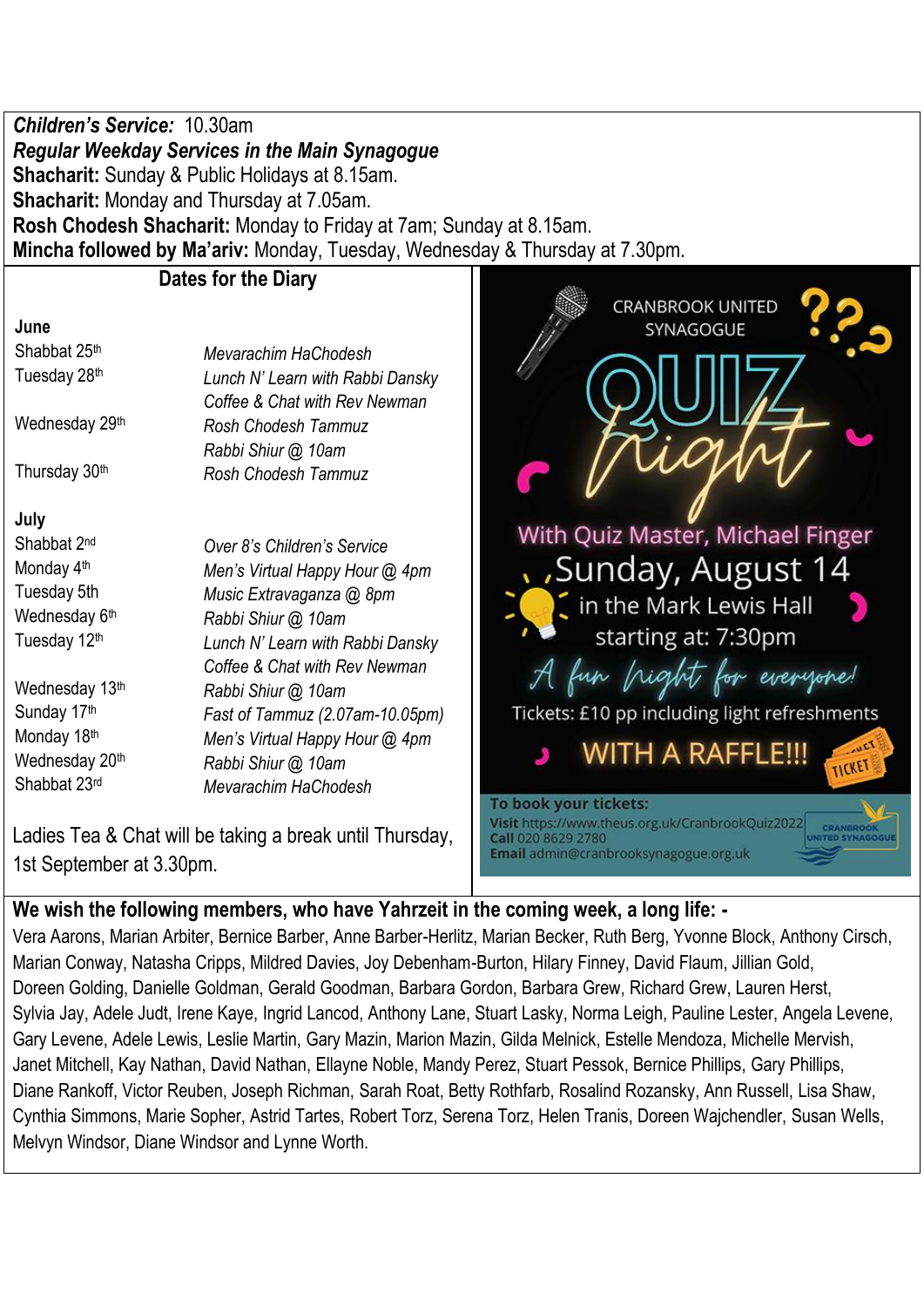

Leonard & Sandra Nessick, Warren & Jacqueline Maslin, David & Karen Saunders, Jonathan & Sharon Harris, Laurence & Susan Freedman on their respective wedding anniversaries.

Sylvia Fletcher, Martin Jacobs, Carol Kent, Andre Pinkerton, Bert Smiler, Maxine Stean, Frances Wallace on their respective birthdays.

Pamela and David Grant on the birth of their first grandson, Grayson, in America.

Liz Levison on the birth of a great grandson in Israel.

#### **Clarification regarding the Shabbat times during the summer months**

Ordinarily Shabbat begins 18 minutes before sunset.

However, as we enter the long days of summer in our community, we will be bringing Shabbat in at the earlier time of 7.40 pm.

This will allow our members to have their Friday night meal at a more convenient hour.

For the benefit of our members who are unable to light candles with the rest of the community at 7.40 pm, we have put the latest time for candle lighting in brackets. Kabbalat Shabbat will take place at **7.15pm** throughout the summer.



**Rosh Chodesh Tammuz** is next **Wednesday, June 29 (Yom Revi'i)**  and **Thursday, June 30**

**(Yom Chamishi)** and we bless the new month today.

The *Molad* (the time of the first sighting of the moon in Jerusalem) is on Wednesday, June 29 at 6.38 and 3 *chalakim*.

Shacharit on both mornings will be at the slightly earlier time of **7am**.

**If you can help, make the Minyan on Wednesday or Thursday morning at 7am please speak to Harold or Simon or call the Shul Office.**



#### **Forthcoming stone-settings**

| 3rd July 2022                     | <b>Doreen Curtis</b>    | <b>Waltham Abbey</b> | 11am               |
|-----------------------------------|-------------------------|----------------------|--------------------|
| Mother of Alan Curtis             |                         |                      |                    |
| 3rd July 2022                     | <b>Trudy Benson</b>     | <b>Waltham Abbey</b> | 1.00 <sub>pm</sub> |
| Mother of Nik Benson              |                         |                      |                    |
| 11th July 2022                    | <b>Herman Rothman</b>   | <b>Waltham Abbey</b> | 11am               |
| <b>Husband of Shirley Rothman</b> |                         |                      |                    |
| 17th July 2022                    | <b>Elizabeth Elvins</b> | <b>Waltham Abbey</b> | 11am               |
| Mother of Joanne Rose             |                         |                      |                    |
| 21 <sup>st</sup> August 2022      | <b>Ivor Wagner</b>      | <b>Waltham Abbey</b> | 11am               |
| Father of Beverley Wagner         |                         |                      |                    |
| 21st August 2022                  | <b>Evelyn Raine</b>     | East Ham             | 2.00pm             |
| Sister of Renee Bravo             |                         |                      |                    |